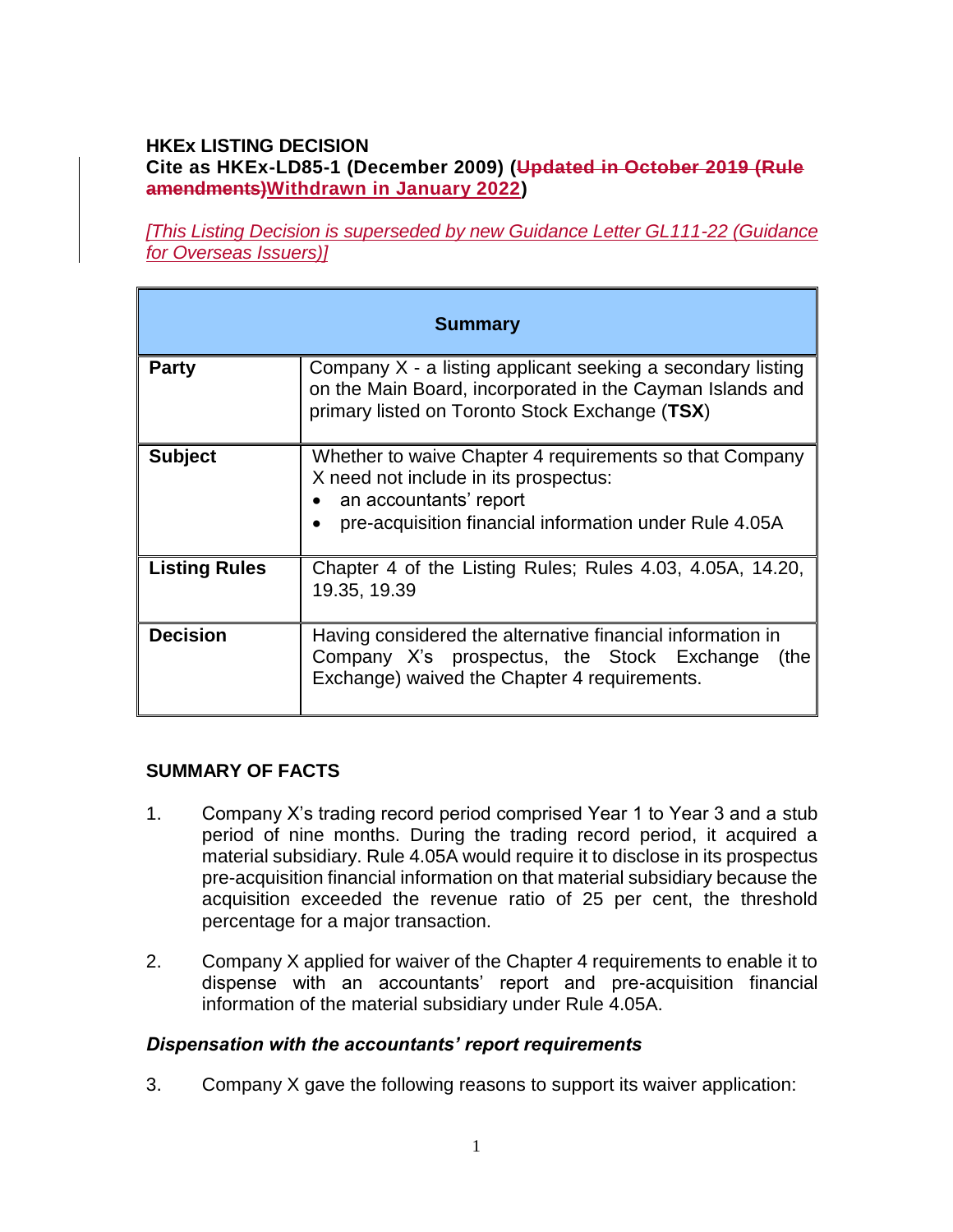- a. Compliance with Chapter 4 requirements would impose onerous obligations in terms of time and cost. Company X was primary listed on TSX and was only applying for a secondary listing on the Exchange. Reproduction of its historical financial statements filed with TSX in its prospectus would provide adequate information to Hong Kong investors. Company X proposed the following alternative financial information in its prospectus:
	- i. audited figures for Year 1 prepared under US GAAP\* extracted from its prospectus for its public offering on TSX;
	- ii. audited figures for Year 2 and Year 3 prepared under US GAAP reproduced from its annual filing financial statements to the Canadian securities regulatory authorities;
	- iii. audited figures for the stub period and unaudited comparatives for the prior year stub period prepared under US GAAP; and
	- iv. a reconciliation statement to reconcile the stub period figures and prior year stub period comparatives (prepared under US GAAP) to IFRS\*\* as Company X would early adopt IFRS as its reporting standards commencing from Year 4;
- b. it would appoint its Canadian auditors' firm as the reporting accountants for its proposed secondary listing and they would be assisted by Hong Kong auditors qualified under the Professional Accountants Ordinance from the Hong Kong office of the same Canadian auditors' firm; and
- c. both the sponsor and the reporting accountants confirmed that there was no material difference between the financial statements proposed to be included in its prospectus and an accountants' report prepared under Chapter 4.

#### *Dispensation with Rule 4.05A requirement*

- 4. Company X provided the following reasons in support of its application to waive Rule 4.05A:
	- a. Its business was still under development with limited revenue. The high revenue ratio was not indicative of the importance of the acquisition to it because the material subsidiary was engaged in a different line of business. The revenue ratio test was therefore inappropriate. The Exchange should use other size indicators as permitted under Rule 14.20;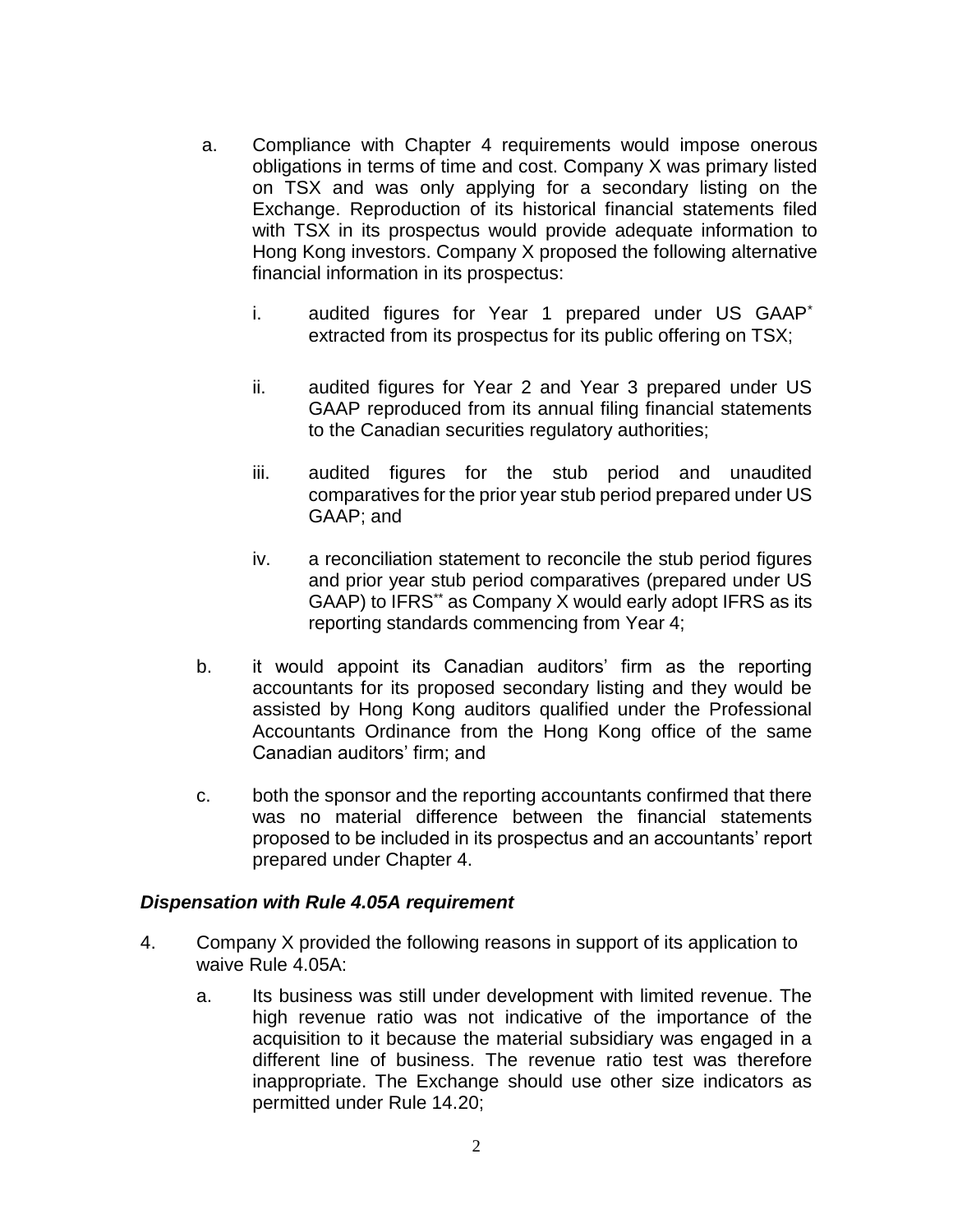- b. Company X was subject to TSX's continuous disclosure regime. Under the TSX standard tests governing acquisitions, the subject acquisition was not big enough to be a 'significant acquisition' so Company X was not required to disclose pre-acquisition financial information on the acquisition under TSX rules;
- c. Company X should be allowed to apply the TSX rules on disclosure of pre-acquisition financial information since TSX was its primary regulator.

### **THE ISSUES RAISED FOR CONSIDERATION**

- 5. Whether to waive Chapter 4 requirements so that Company X need not include in its prospectus:
	- an accountants' report
	- pre-acquisition financial information under Rule 4.05A.

## **APPLICABLE LISTING RULES**

#### *Presentation of accountants' report requirements*

- 6. Chapter 4 prescribes the detailed requirements for accountant's reports on the profits and losses, assets and liabilities and other financial information of an issuer for inclusion in the listing document.
- 7. Rule 4.03 provides that:

All accountants' reports must be prepared by professional accountants who are qualified under the Professional Accountants Ordinance for appointment as auditors of a company...

8. Rule 4.05A provides that:

Where a new applicant acquires any material subsidiary or business during the trading record period ... and such an acquisition if made by a listed issuer would have been classified at the date of application as a major transaction ... or a very substantial acquisition, it must disclose pre-acquisition financial information on that material subsidiary or business from the commencement of the trading record period ... to the date of acquisition. Pre-acquisition financial information on the material subsidiary or business must normally be drawn up in conformity with accounting policies adopted by the new applicant and be disclosed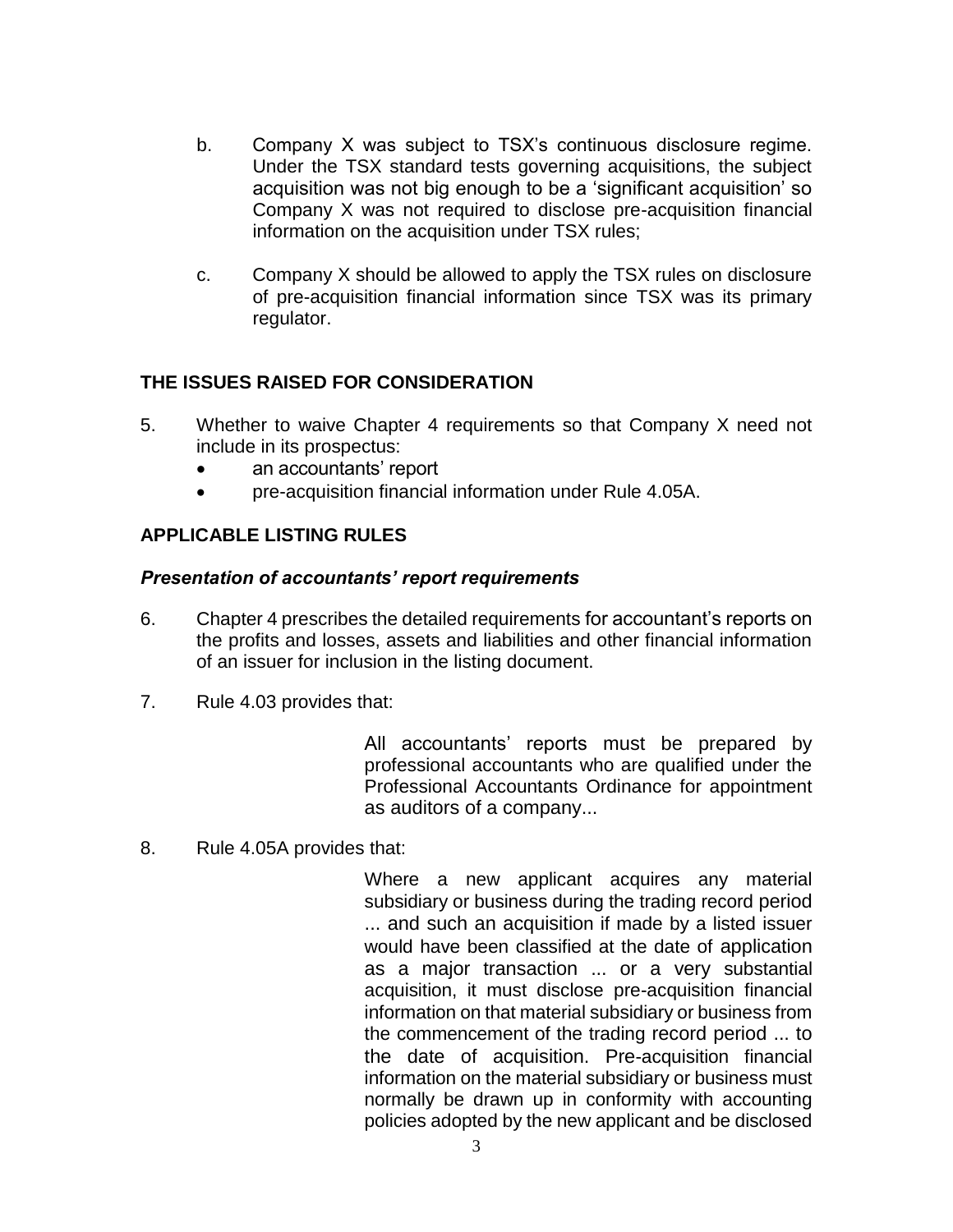in the form of a note to the accountant's report or in a separate accountants' report.

- *Note: For the purpose of determining whether an acquisition is material and falls within the classification of a major transaction or a very substantial acquisition, reference shall be made to total assets, profits or revenue (as the case may be) of the acquired business or subsidiary and this shall be compared to the total assets, profits or revenue (as the case may be) of the new applicant as shown in the most recent financial year of the trading record period.*
- 9. Rule 14.20 states that the Exchange may, where any of the calculations of the percentage ratios produces an anomalous result or is inappropriate to the sphere of activity of the listed issuer, disregard the calculation and substitute other relevant indicators of size, including industry specific tests.

(Rule 14.20 was amended on 1 October 2019. See Note below.)

## *Secondary listing*

- 10. Rule 19.35 states that the Exchange may be prepared to permit the omission of information where it considers it appropriate. In considering requests for any omissions, the Exchange will have regard to:
	- a. whether the overseas issuer has its primary listing on a regulated, regularly operating, open stock market recognised for this purpose by the Exchange and conducts its business and makes disclosure according to the accepted standards in Hong Kong; and
	- b. the nature and extent of the regulatory standards and controls to which the overseas issuer is subject on its primary exchange.
- 11. Rule 19.39 stipulates that accountants' reports are required to conform with accounting standards acceptable to the Exchange which will normally be:
	- a. Hong Kong Financial Reporting Standards; or
	- b. International Financial Reporting Standards (**IFRS**); or
	- c. Generally accepted accounting principles in the United States of America (**US GAAP**).

# **THE ANALYSIS**

## *Dispensation with the accountants' report requirements*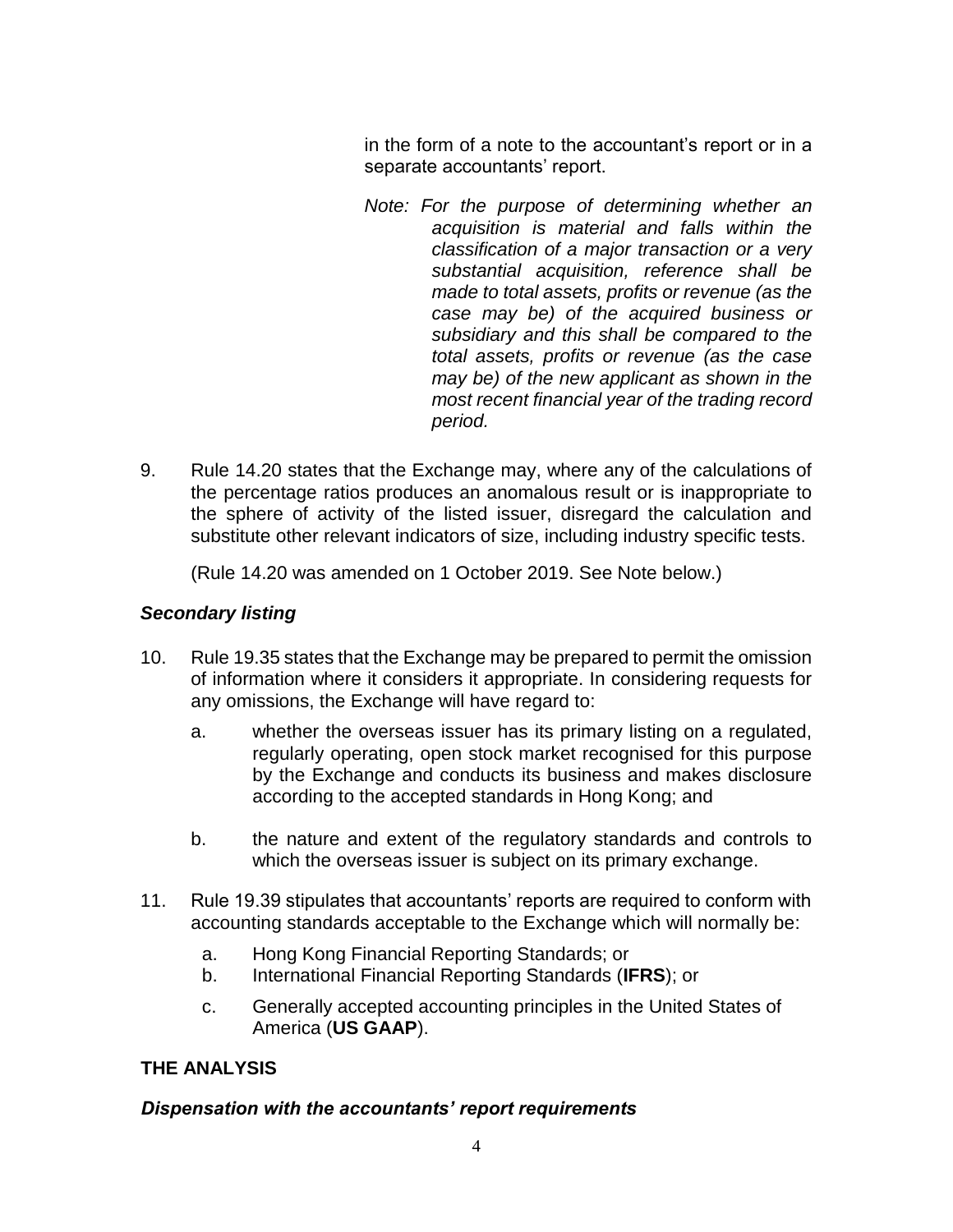- 12. Company X's case mirrored a precedent case where the Exchange had granted similar waiver to an applicant who applied for a secondary listing. Having accepted TSX as the applicant's primary listing exchange, the Exchange had allowed it to:
	- a. adopt the generally accepted accounting principles in Canada (**Canadian GAAP**) for preparing its financial statements, subject to including a statement setting out the material differences between Canadian and US GAAP, one of the acceptable accounting standards for secondary issuers under Rule 19.39;
	- b. engage a Canadian audit' firm to act as its reporting accountants for the accountants' report in its initial listing document and subsequent annual and interim accounts; and
	- c. reproduce in its initial listing document the audited financial statements for its primary listing on TSX.
- 13. The Exchange also took into account:
	- a. TSX, the Company X's primary regulator, is an acceptable exchange for Rule 19.30(1). Reproduction of the proposed historical financial information in its prospectus would provide Hong Kong investors with adequate information to appreciate its financial performance during the trading record period; and
	- d. based on the confirmations of the sponsor and the reporting accountants referred to in paragraph 3c, the Exchange was satisfied that the financial information to be included in Company X's prospectus would be no less than that received by its current shareholders.

#### *Dispensation with Rule 4.05A requirement*

14. In determining whether to waive the Rule 4.05A requirement, the Exchange considered Company X's circumstances and considered the revenue test inappropriate to determine the size of the subject acquisition. Further, considering that TSX was Company X's primary regulator, the Exchange agreed that it was acceptable for Company X to follow TSX disclosure requirements.

## **THE DECISION**

15. Having considered the alternative financial information in Company X's prospectus, the Exchange waived the Chapter 4 requirements so that it would not be required to include in its prospectus: